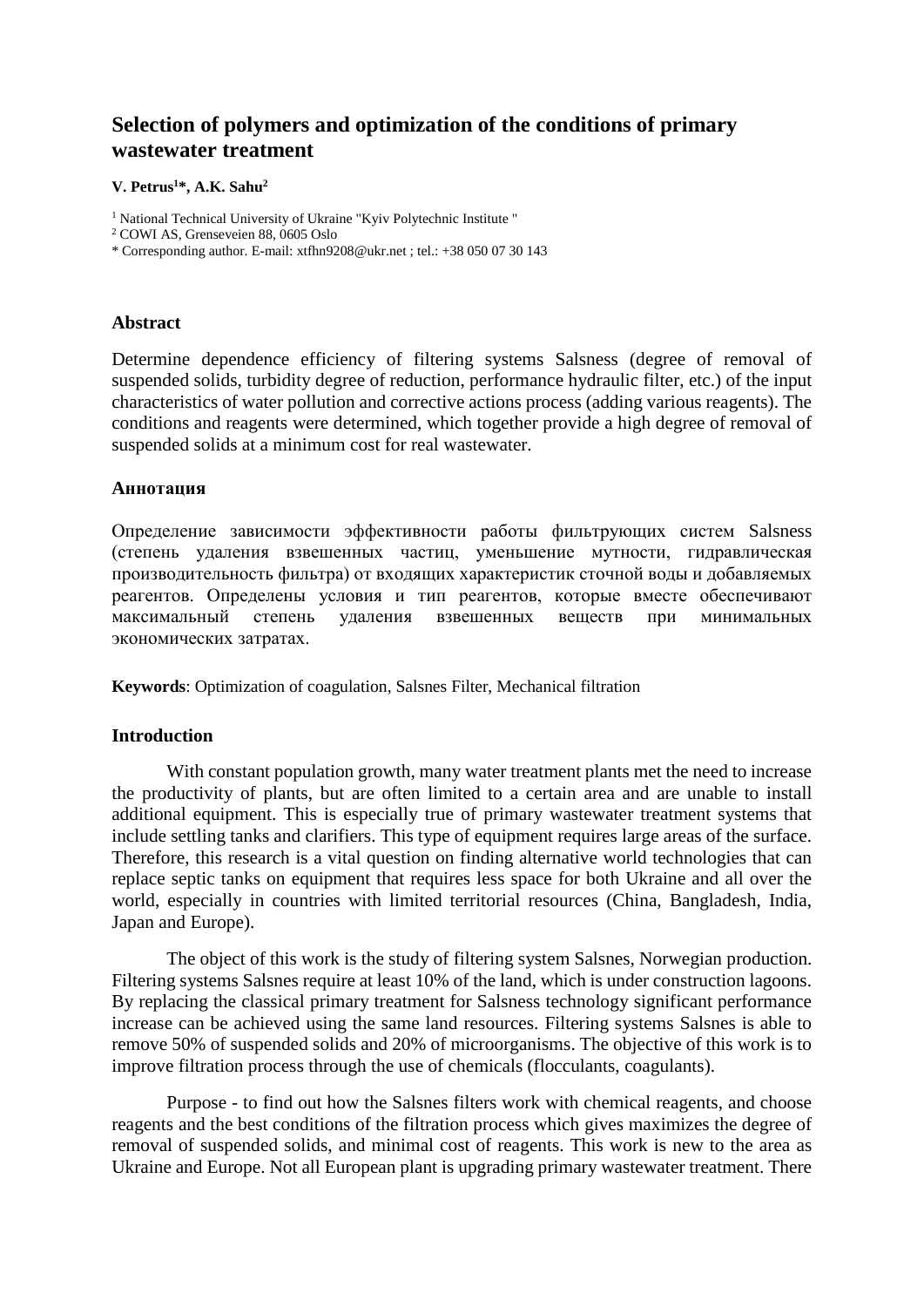are not plants in Ukraine which change a clarifier and settler to other methods of removal suspended solids. The process of Wastewater Treatment usually involves several stages, each of them may use different methods of wastewater treatment and appropriate technological equipment. This situation is due to many methods especially fine purification which cannot work on this water because there are so much suspended solids or emulsion in waste water.

Accordingly to this, there is a need pretreatment of wastewater before applying basic methods of purification. Application of step purification for wastewater is caused by getting a combination of several treatment types is possible to reach a necessary rate of removal SS for minimal cost. Every wastewater treatment plant is using different amounts of water stages. It depends of wastewater treatment plants, purification methods which used and the composition of water. To develop the information system of sewage treatment processes should be considered on the basis of a more generalized approach.

The most rational is likely to be the separation process effluent into four stages, according to the division of pollutants based on their physical state classification academician Kulski.

At the first stage of wastewater treatment it is necessary to remove large particles of suspended solids and coarse impurities. If the data of pollution is absent in wastewater, you need to start treating wastewater from the second stage at which the removal of almost all solids, and is preparing for further purification of wastewater, namely, reducing aggressiveness sewage, reducing unacceptable concentrations of certain pollutants. The third stage - biological treatment to remove phosphates and nitrogen compounds. The use of specific methods of wastewater treatment, or their combination at each stage of treatment is determined by the chemical composition and physical properties of wastewater. Depending on the presence or absence of certain classes of pollutants in sewage may exclude some stage of purification.

It is not difficult to find out that the second and the third stages of treatment are an integral part of any technological scheme for wastewater treatment. Thus purification steps the first and the second stage of wastewater treatment are the foundation of any process of cleaning. The first stage is the pre-treatment and mainly consists of sedimentation step as a settler. For further removal of suspended solids in the form of colloidal systems should intensify the process of deposition - coagulants and flocculants added, followed by settling (mostly). Some treatment plants try to replace defending process (step 2) on the filtration process.

#### **Mechanical filtration techniques**

Filtration is separation process in which a mixture of liquid and solid passed through porous material, which detain solid particles and liquid phase passes. Filtration process has three main mechanisms: detention, separating and fixing. The significance of each depends on the characteristics of detained particles and the used filter material.

There are two main types of *detention mechanism*:

Mechanical filtration: in this case it will be the retention of particles larger than the filter holes or passages formed already detained filter particles. This mechanism is predominant when using fine filtration basics type sieve, filter cartridge.

The sludge on the filter material: suspended particles moving under the stream of water, their size relative to the size of the pores cannot let them linger, but multiple contacts between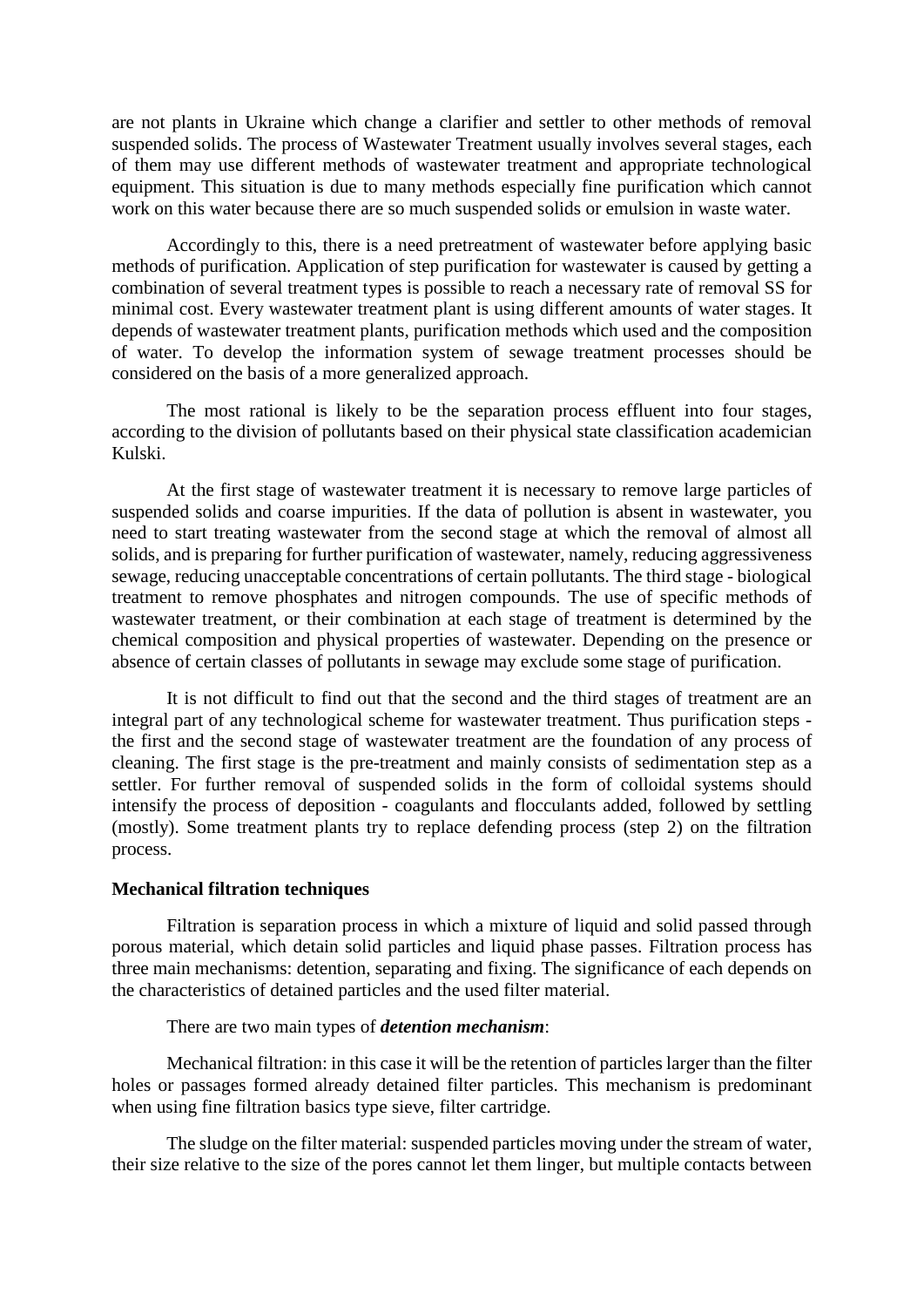the particles filtering material and ensure its retention. This type of mechanism prevails at a depth filtration layer.

### *The mechanism of fixation*

Fixing the particles on the surface of the filter material facilitates low velocity water. This process is driven by forces that are purely physical nature (jamming, holding, etc.) or by sorption, especially Van der Vals.

### *Mechanisms of separation*

Under the influence of these mechanisms decreases the space between grains feed material that are coated separated particles. Previously arrested sediment may partially stall a faster flow and get to the filtrate, or move into the depths of the filter material. During filtration driving force is the pressure difference before and after the filter. As a result, filtration, sediment clogging of the pores, causing pressure drops power, as this is true, the smaller the holes in the filter material, the smaller hydraulic performance.

$$
\Delta P = \Delta P_0 \cdot (1 - a \cdot \sigma),
$$

where,  $\Delta P$  hydraulic capacity,  $\sigma$  - specific volume detained precipitate on the surface of the filter unit, a - an empirical coefficient. Thus, the normal filtering process must either increase the pressure supplied to the filter layer or conduct means to remove sediment from the surface of the filter ("back wash", etc.).

### **Salsnes Filter technology**

In a Salsnes filter system solids separation, sludge thickening and dewatering are performed in one compact unit, removing >50% TSS, >20% BOD and producing drier sludge (20–30% DM). A Salsnes Filter system can completely replace conventional primary treatment and does so in a fraction of the footprint, at  $30 - 60\%$  lower capital cost and with significantly lower total lifecycle costs. What's more, sludge handling, transportation and disposal costs are drastically reduced. Today, Salsnes Filter systems are installed around the world in a variety of applications within municipal wastewater treatment plants and in challenging industrial solids separation applications. Cost-effective, compact, high-performing, chemical-free and sustainable – the Salsnes Filter system defines eco-efficient.

**Table 1** Technology of work Salsnes Filter.

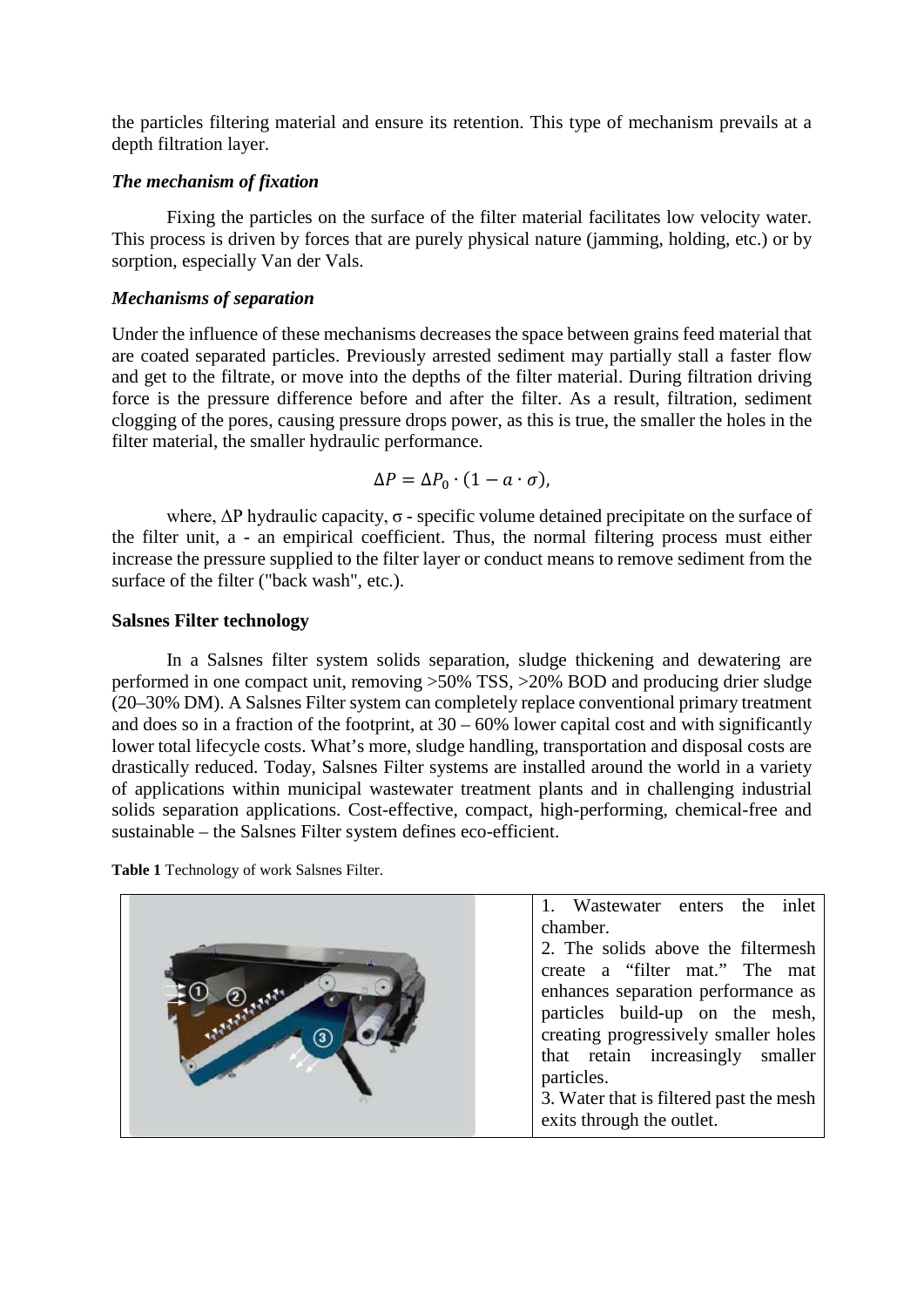

Compared To Conventional Primary Treatment, a Salsnes Filter System Can Offer:

- 30 60% lower investment cost.
- 1/10th the land requirements.
- Integrated thickening and dewatering.
- Significantly lower lifecycle costs.
- Smaller volume of drier sludge that reduces disposal costs.
- Less civil works (no concrete basins required).
- Higher removal of TSS ( $>50\%$ ) and BOD ( $>20\%$ ) with the ability to design systems for up to 80% TSS removal.
- Primary sludge with higher energy value.
- Fully-automated equipment.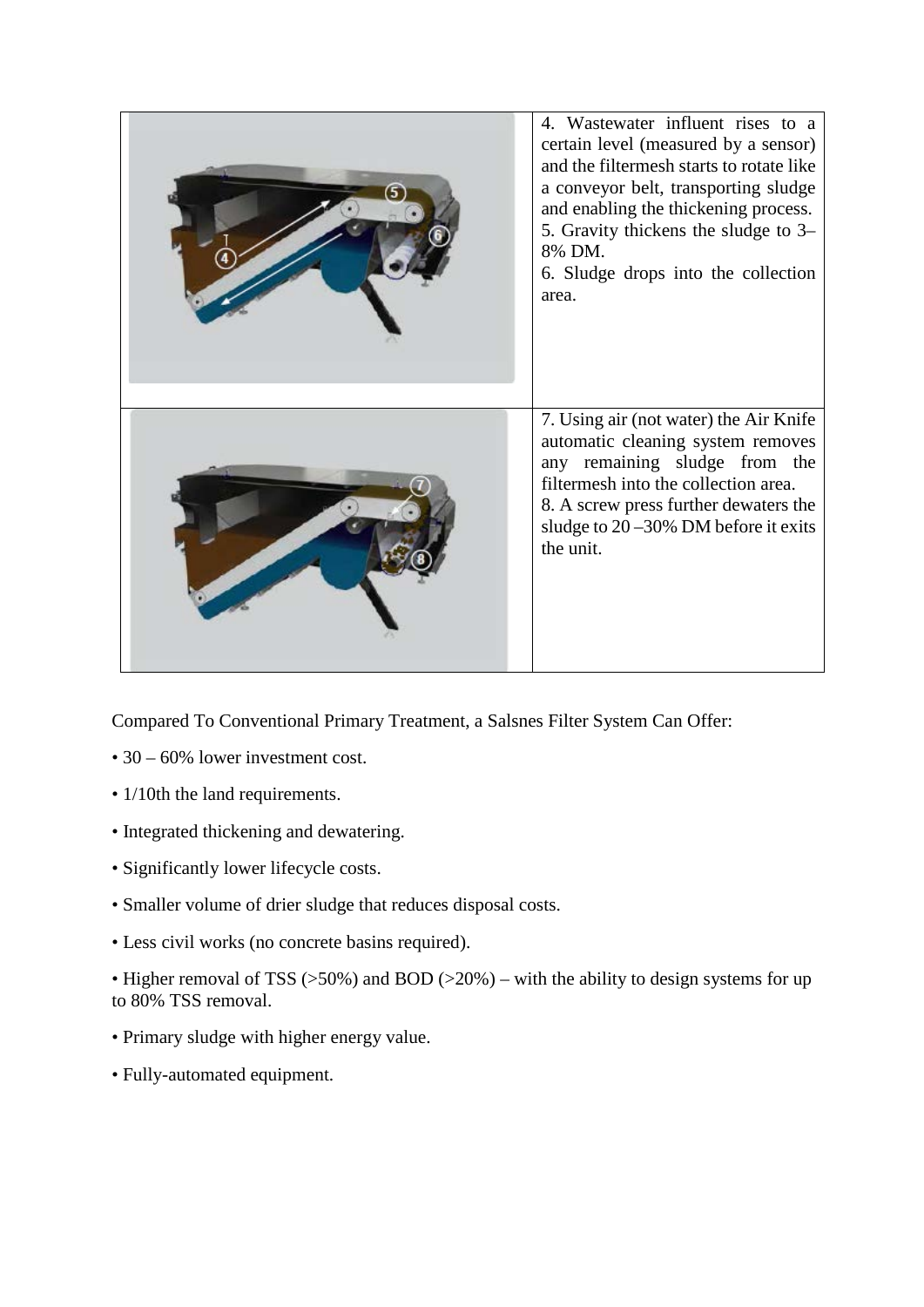# **Experimental part**

# **1. Selection of the best polymer.**

It is necessary to check all polymers different companies such as Kemira, BASF (Zetag) and SNF. After Jar Test the relationship between degree of removal turbidity and dosage of polymer was obtained. Also the optimal dosage of polymer was selected based on thinking the maximum degree of removal and minimum dosage for economic efficiency. The best dosage of polymer was calculated in "mg (Activity Component)/ g SS" it means that rate of polymer on 1 g Suspended solids. Cells which were selected in yellow color are the best dosage for every polymer.

| Name of         |                | Dosage of polymer, µl |                |     |      |                  |         |  |  |  |  |
|-----------------|----------------|-----------------------|----------------|-----|------|------------------|---------|--|--|--|--|
| polymer         | 200            | 400                   | 600            | 800 | 1000 | 1500             | mg/g SS |  |  |  |  |
| $\mathbf{1}$    | $\overline{2}$ | 3                     | $\overline{4}$ | 5   | 6    | 7                | 8       |  |  |  |  |
| c1              | 22             | 24                    | 31             | 34  | 38   | 35               | 7,1     |  |  |  |  |
| c2              | 31             | 33                    | 32             | 36  | 30   | 37               | 10,4    |  |  |  |  |
| c3              | 23             | 32                    | 34             | 35  | 36   | 42               | 12,8    |  |  |  |  |
| c4              | 19             | 26                    | 31             | 32  | 37   | 36               | 8,5     |  |  |  |  |
| c <sub>5</sub>  | 19             | 32                    | 30             | 35  | 32   | 40               | 12,8    |  |  |  |  |
| c6              | 30             | 33                    | 36             | 40  | 43   | 48               | 12,8    |  |  |  |  |
| c7              | 33             | 31                    | 31             | 42  | 45   | 49               | 12,8    |  |  |  |  |
| c8              | $\overline{7}$ | 14                    | 15             | 14  | 21   | 16               | 9,3     |  |  |  |  |
| $\mathbf{1}$    | $\overline{2}$ | $\overline{3}$        | $\overline{4}$ | 5   | 6    | $\boldsymbol{7}$ | 8       |  |  |  |  |
| CT1             | 36             | 35                    | 41             | 42  | 44   | 47               | 19,5    |  |  |  |  |
| CT <sub>2</sub> | 26             | 27                    | 46             | 50  | 57   | 62               | 13,9    |  |  |  |  |
| CT3             | 20             | 23                    | 28             | 26  | 31   | 38               | 13,9    |  |  |  |  |
| CT4             | 17             | 21                    | 22             | 24  | 28   | 55               | 13,9    |  |  |  |  |
| CT5             | 32             | 33                    | 37             | 39  | 40   | 46               | 12,2    |  |  |  |  |
| CT <sub>6</sub> | 32             | 32                    | 36             | 29  | 34   | 40               | 12,2    |  |  |  |  |
| CT7             | 28             | 34                    | 38             | 36  | 36   | 40               | 12,2    |  |  |  |  |
| CT8             | 32             | 40                    | 43             | 42  | 45   | 47               | 8,1     |  |  |  |  |
| CT9             | 34             | 39                    | 41             | 44  | 47   | 41               | 8,1     |  |  |  |  |
| <b>CT10</b>     | 31             | 34                    | 38             | 39  | 42   | 45               | 8,1     |  |  |  |  |
| Zetag 1         | 44             | 51                    | 54             | 56  | 61   | 65               | 9,9     |  |  |  |  |
| Zetag 2         | 38             | 39                    | 44             | 36  | 40   | 41               | 3,9     |  |  |  |  |
| Zetag 3         | 45             | 51                    | 55             | 52  | 54   | 54               | 3,9     |  |  |  |  |
| Zetag 4         | 41             | 45                    | 43             | 46  | 43   | 42               | 5,3     |  |  |  |  |
| Zetag 5         | 55             | 55                    | 58             | 60  | 62   | 60               | 6,6     |  |  |  |  |

**Table 2** Result relationship between degree of removal turbidity and dosage of polymer.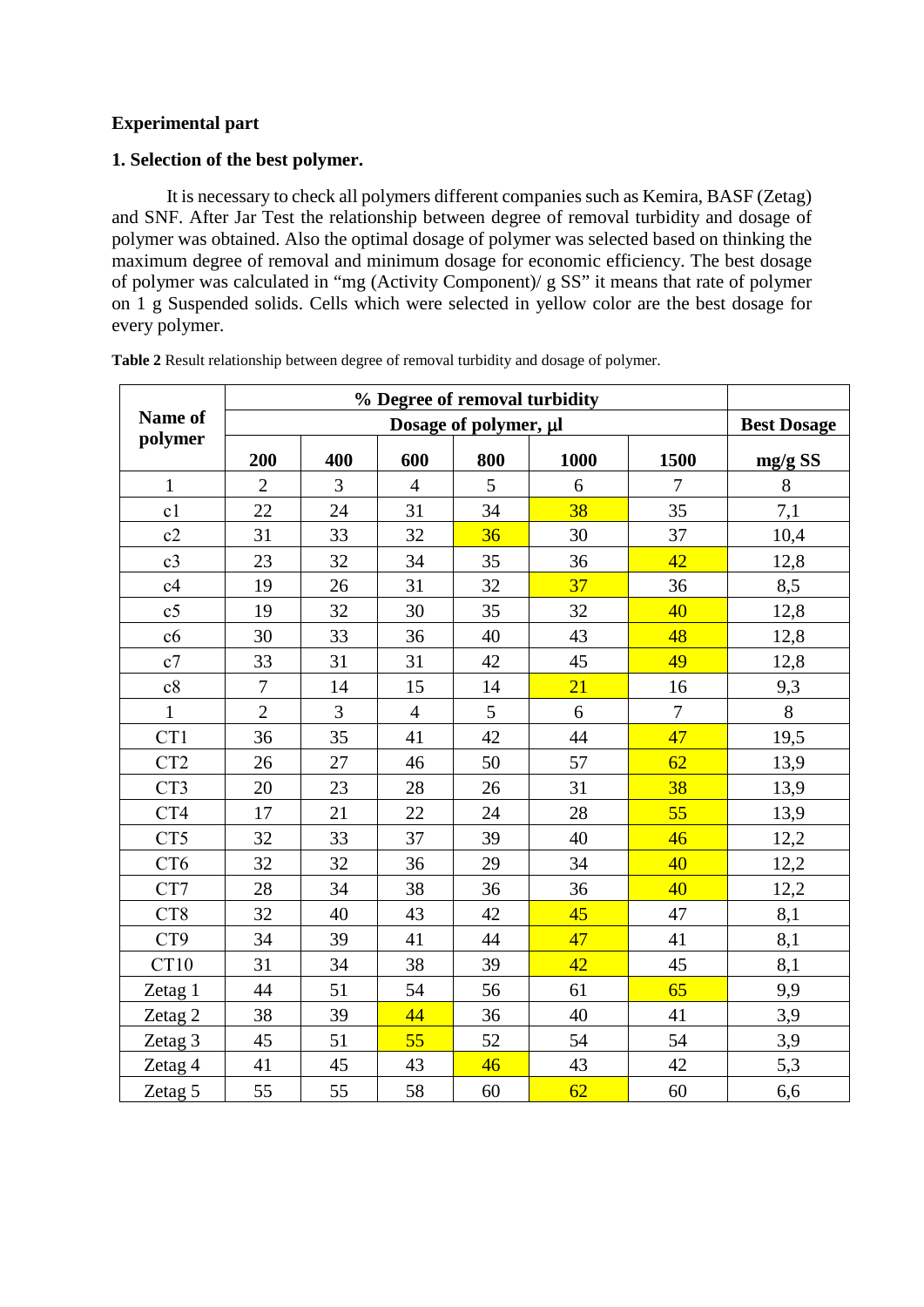

**Figure 1** Relationship between removal of turbidity and tested polymers.

That is for selection the best polymer, it is necessary select polymers which would have the higher degree of removal and the smaller dosage of polymer.

The best polymers are Zetag1, CT2, Zetag3.

#### **2. Optimization of the flocculation conditions.**

After that when the best polymers were selected, it is necessary to make a optimization conditions of flocculation process. It is needed to change speed of mixing. "Rapid mixing" 300 to 400 rpm and "Slow mixing" 40 to 50 rpm. Selection of the best conditions based of the highest rate of degree turbidity.

|                       |                          | <b>Results based on % Turbidity removal</b> |                          |                         |              |                      |                      |                         |  |  |  |  |
|-----------------------|--------------------------|---------------------------------------------|--------------------------|-------------------------|--------------|----------------------|----------------------|-------------------------|--|--|--|--|
|                       |                          |                                             |                          | <b>Primary WW</b>       |              |                      |                      |                         |  |  |  |  |
| Rapid<br>Mix<br>(rpm) | <b>Rapid Slow</b><br>Mix | Mix<br>(sec) (rpm)                          | <b>Slow Mix</b><br>(min) | <b>G</b> (Rapid<br>Mix) | G (Slow mix) | Zetag 1<br>(1.5mg/l) | $CT 2$<br>(1.5 mg/l) | $Zetag$ 3<br>(0.6 mg/L) |  |  |  |  |
|                       |                          | 30                                          | 5                        | 334                     | 24           | 61                   | 55                   | 48                      |  |  |  |  |
| 300<br>10             |                          | 50                                          | 5                        | 334                     | 31           | 65                   | 51                   | 49                      |  |  |  |  |
| 300                   |                          | 5<br>30                                     |                          | 334                     | 24           | 63                   | 54                   | 46                      |  |  |  |  |
| 20                    |                          | 50                                          | 5                        | 334                     | 31           | 65                   | 59                   | 45                      |  |  |  |  |
|                       |                          |                                             |                          |                         |              |                      |                      |                         |  |  |  |  |
| 400                   | 10                       | 30                                          | 5                        | 525                     | 24           | 65                   | 53                   | 43                      |  |  |  |  |
|                       |                          | 50                                          | 5                        | 525                     | 31           | 66                   | 56                   | 47                      |  |  |  |  |
| 400                   | 20                       | 30                                          | 5                        | 525                     | 24           | 60                   | 52                   | 46                      |  |  |  |  |
|                       |                          | 50                                          | 5                        | 525                     | 31           | 64                   | 53                   | 46                      |  |  |  |  |

**Table 3** Result relationship between rate of degree removal turbidity and G values.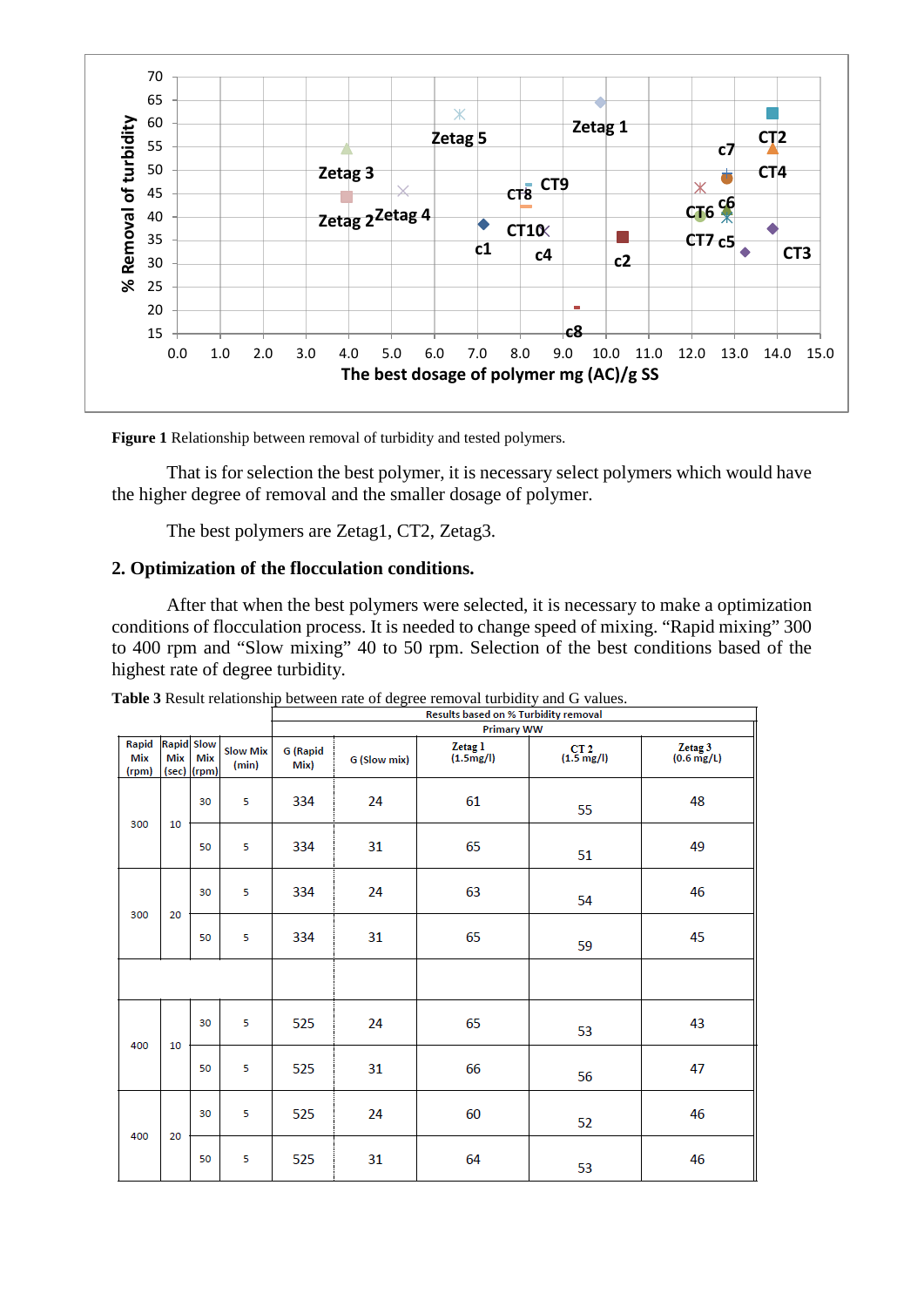| Name of         |             |              |             |            |              |             |            |                                |
|-----------------|-------------|--------------|-------------|------------|--------------|-------------|------------|--------------------------------|
| <b>Polymer</b>  | <b>Dose</b> | <b>Speed</b> | <b>Time</b> | G          | <b>Speed</b> | <b>Time</b> | G          | <b>Removal of</b><br>turbidity |
|                 | mg/g SS     | rpm          | sec         | $sec^{-1}$ | rpm          | sec         | $sec^{-1}$ | $\%$                           |
| Zetag 1         | 12          | 400          | 10          | 525        | 50           | 300         | 31         | 66                             |
| CT <sub>2</sub> | 10,7        | 300          | 20          | 334        | 50           | 300         | 31         | 59                             |
| Zetag 3         | 4,3         | 300          | 10          | 334        | 50           | 300         | 31         | 49                             |

**Table 4** The best conditions for selected polymer.

# **3 Checking SF in working with coagulant PAX 18 and choosing the best pair coagulantflocculants.**

This work is the same like in the step 1. After Jar test date of relationship between rate of degree removal turbidity and dosage of polymer was obtained (but dosage of coagulant PAX 18 was known – 50  $\mu$ . The best dosages of polymer were selected like in the step 1. It is necessary to get the higher level of removal turbidity and the smaller dosage of polymer.

The smallest dosage of polymer and highest level of removal turbidity show two couple of coagulant-flocculants:

1)Pax 18+Zetag 1; 2)Pax 18+Zetag2.

| Name of<br>polymer |     | <b>Best dosage</b> |     |     |      |      |           |
|--------------------|-----|--------------------|-----|-----|------|------|-----------|
|                    | 200 | 400                | 600 | 800 | 1000 | 1500 | $mg/g$ SS |
| CT <sub>2</sub>    | 68  | 67                 | 74  | 63  | 53   | 79   | 3,5       |
| Zetag $1$          | 91  | 96                 | 93  | 93  | 93   | 86   | 2,4       |
| Zetag 3            | 86  | 76                 | 80  | 64  | 82   | 83   | 1,2       |
| Zetag 2            | 89  | 85                 | 83  | 92  | 92   | 92   | 1,2       |
| Zetag 4            | 74  | 74                 | 68  | 59  | 69   | 87   | 8,7       |
| A <sub>1</sub>     | 96  | 95                 | 97  | 96  | 97   | 96   | 1,9       |
| EM                 | 93  | 96                 | 96  | 96  | 94   | 97   | 4,7       |
| <b>EAN</b>         | 92  | 93                 | 95  | 87  | 85   | 94   | 1,9       |

**Table 5** Relationship between degree of removal turbidity and dosage of polymer

The next step is the optimization conditions of coagulation process and also dosage of coagulant when dosages of polymer are known (400 and 200 µg).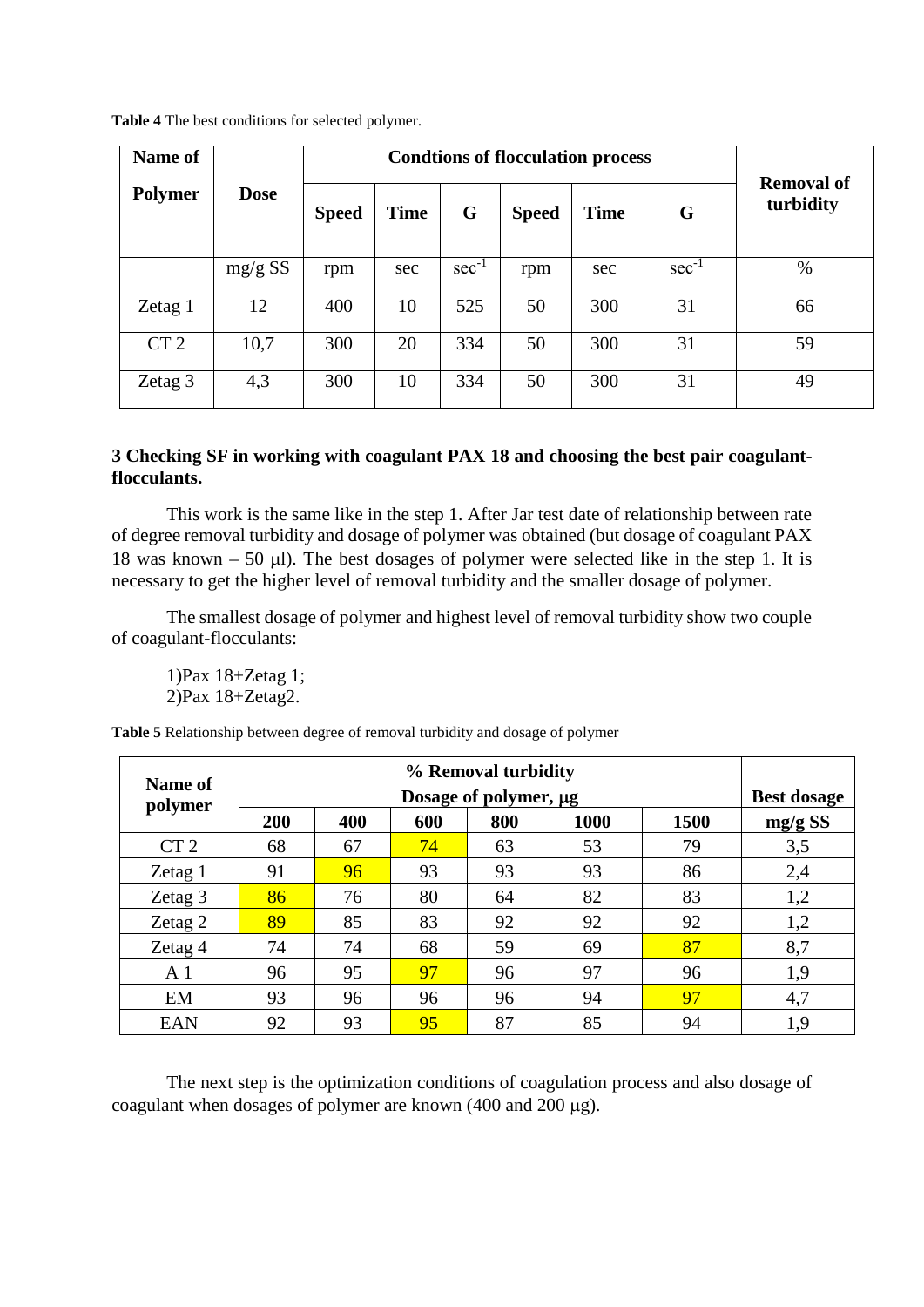



This figure shows that the best dosages are 75 µl for polymer Zetag1 and Zetag2.

# **5. Conduct SF without adding reagents with flocculants, coagulants and coagulantflocculants.**

After when the best polymers, coagulants, couple coagulant-flocculants and conditions are known, it is possible to make Salsnes Filtration with different sizes of filter material to know how SF work with different reagents.

|                                         | <b>Dimension</b>      | Polymer 1 | Polymer 2       | Polymer 3 | Only<br>Coagulant | Coagulant+polymer              |                                |
|-----------------------------------------|-----------------------|-----------|-----------------|-----------|-------------------|--------------------------------|--------------------------------|
| <b>Name</b>                             |                       | Zetag 1   | CT <sub>2</sub> | Zetag 3   | <b>PAX 18</b>     | Zetag 2<br>$+$<br><b>PAX18</b> | Zetag 1<br>$+$<br><b>PAX18</b> |
| Dosage                                  | mg(AC)/g<br><b>SS</b> | 12        | 7,5             | 3         |                   | 1,2                            | 2,4                            |
| Rapid Mixing                            | rpm                   | 400       | 300             | 300       | 400               | 200                            | 200                            |
| Time                                    | sec                   | 10        | 20              | 10        | 10                | 10                             | 10                             |
| G values                                | $sec^{-1}$            | 525       | 334             | 334       | 525               | 183                            | 183                            |
| Slow Mixing                             | rpm                   | 50        | 50              | 50        | 40                | 40                             | 40                             |
| Time                                    | sec                   | 5         | 5               | 5         | 5 <sup>5</sup>    | $\overline{2}$                 | $\overline{2}$                 |
| G values                                | $sec^{-1}$            | 31        | 31              | 31        | 23                | 23                             | 23                             |
| Highest rate of<br>removal<br>turbidity | $\%$                  | 77        | 79              | 75        | 59                | 99                             | 98                             |
| Size mesch                              | μm                    | 90        | 250             | 90        | 90                | 33                             | 75x55                          |
| Hydraulic<br>capacity                   | $m^3/m^2$ -<br>hour   | 16,2      | 27,2            | 12,4      | 10,4              | 3,2                            | 3,7                            |

**Table 6** Results of Salsnes Filtation